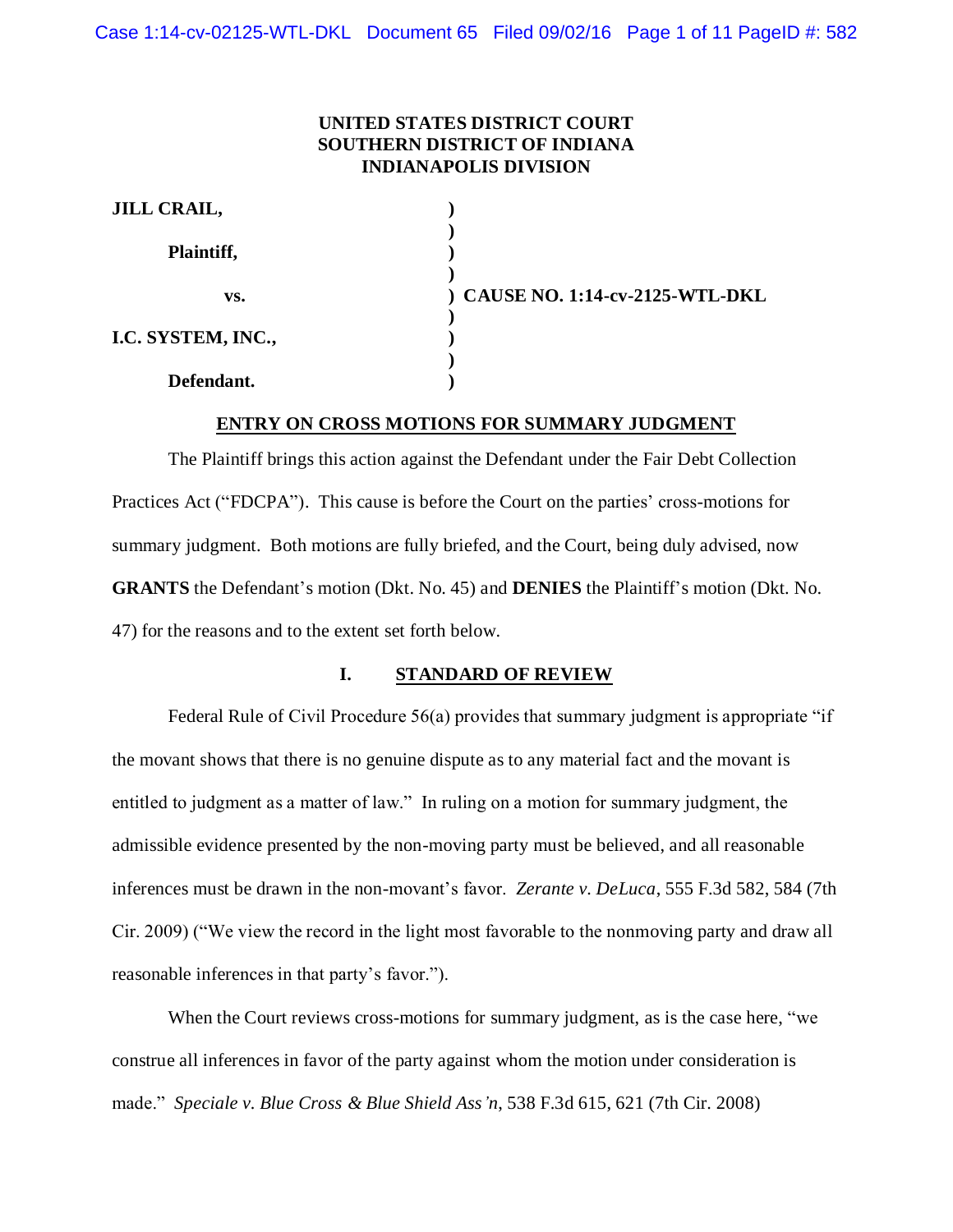(quotation omitted). "'[W]e look to the burden of proof that each party would bear on an issue of trial.'" *Diaz v. Prudential Ins. Co. of Am.*, 499 F.3d 640, 643 (7th Cir. 2007) (quoting *Santaella v. Metro. Life Ins. Co.*, 123 F.3d 456, 461 (7th Cir. 1997)). However, a party who bears the burden of proof on a particular issue may not rest on its pleadings, but must show what evidence it has that there is a genuine issue of material fact that requires trial. *Johnson v. Cambridge Indus., Inc.*, 325 F.3d 892, 901 (7th Cir. 2003). Finally, the non-moving party bears the burden of specifically identifying the relevant evidence of record, and "the court is not required to scour the record in search of evidence to defeat a motion for summary judgment." *Ritchie v. Glidden Co.,* 242 F.3d 713, 723 (7th Cir. 2001) (citation omitted).

### **II. FACTUAL BACKGROUND**

Plaintiff Jill Crail subscribed to and received AT&T's Uverse service. She could not pay her bill, and her account went into default. Crail received collection letters from AT&T and two debt collectors prior to receiving a letter from the Defendant. Crail received from the Defendant a debt collection letter dated January 1, 2014, indicating a "balance due" of \$1,065.76. Dkt. No. 48-1. The letter also contained the following statements: "The balance shown above is the amount due as of the date of this letter. This amount may change due to interest or other charges that may be added to the account after the date of this letter." *Id.* Crail received no other letters from the Defendant, and no interest or other charges were added to her account after January 1, 2014.

Crail filed suit in this Court on December 31, 2014, alleging that the statement in the Defendant's dunning letter warning of the potential addition of interest and other charges to her account balance violated the FDCPA. In her complaint, she alleges that the Defendant violated 15 U.S.C. §1692d by engaging in conduct intended to harass her by threatening interest and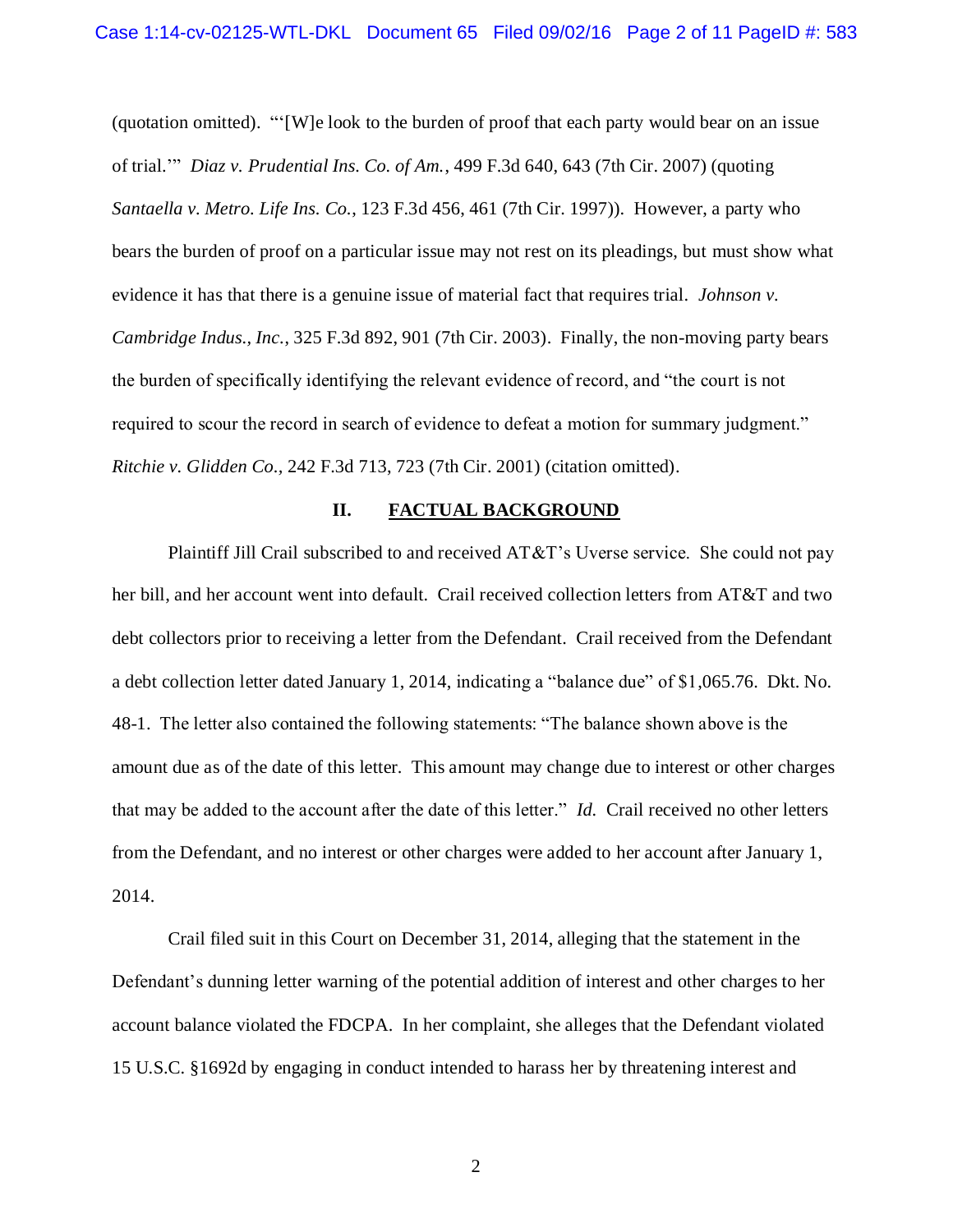additional charges that would not accrue; violated §1692e by misrepresenting the character of the debt; and violated § 1692f by threatening consequences that would not occur. Compl. ¶¶ 2, 3, and 4 of "First Claim for Relief."

# **III. DISCUSSION**

### **A. Cross Motions for Summary Judgment**

In response to the Defendant's motion for summary judgment, the Plaintiff contends that the Defendant misrepresented her debt and that that misrepresentation was intended to harass her and constituted an unfair and unconscionable attempt to collect her debt, in violation of the FDCPA. She essentially raises three arguments in support of her claims: 1) the dunning letter was false because no interest or other charges were actually added to her account after she received the letter; 2) the Defendant had no authority and thus no ability to add interest, collection fees, or other charges; and 3) there is no contract authorizing the collection of interest or collection fees.

The Court will find a triable issue of fact if the Defendant's collection letter is confusing or unclear on its face. *Chuway v. Nat'l Action Fin. Servs., Inc.*, 362 F.3d 944, 948 (7th Cir. 2004). The FDCPA "requires, among other things, that any dunning letter by a debt collector state 'the amount of the debt' that [it is] trying to collect." *Taylor v. Cavalry Inv., L.L.C.*, 365 F.3d 572, 574 (7th Cir. 2004) (citing 15 U.S.C. § 1692g(a)(1); *Chuway*, 362 F.3d at 946-47; *Miller v. McCalla, Rayner, Padrick, Cobb, Nichols & Clark, L.L.C.*, 214 F.3d 872, 875 (7th Cir. 2000)). However, "[i]t is not enough that the dunning letter state the amount of the debt that is due. It must state it clearly enough that the recipient is likely to understand it." *Chuway*, 362 F.3d at 948 (citations omitted).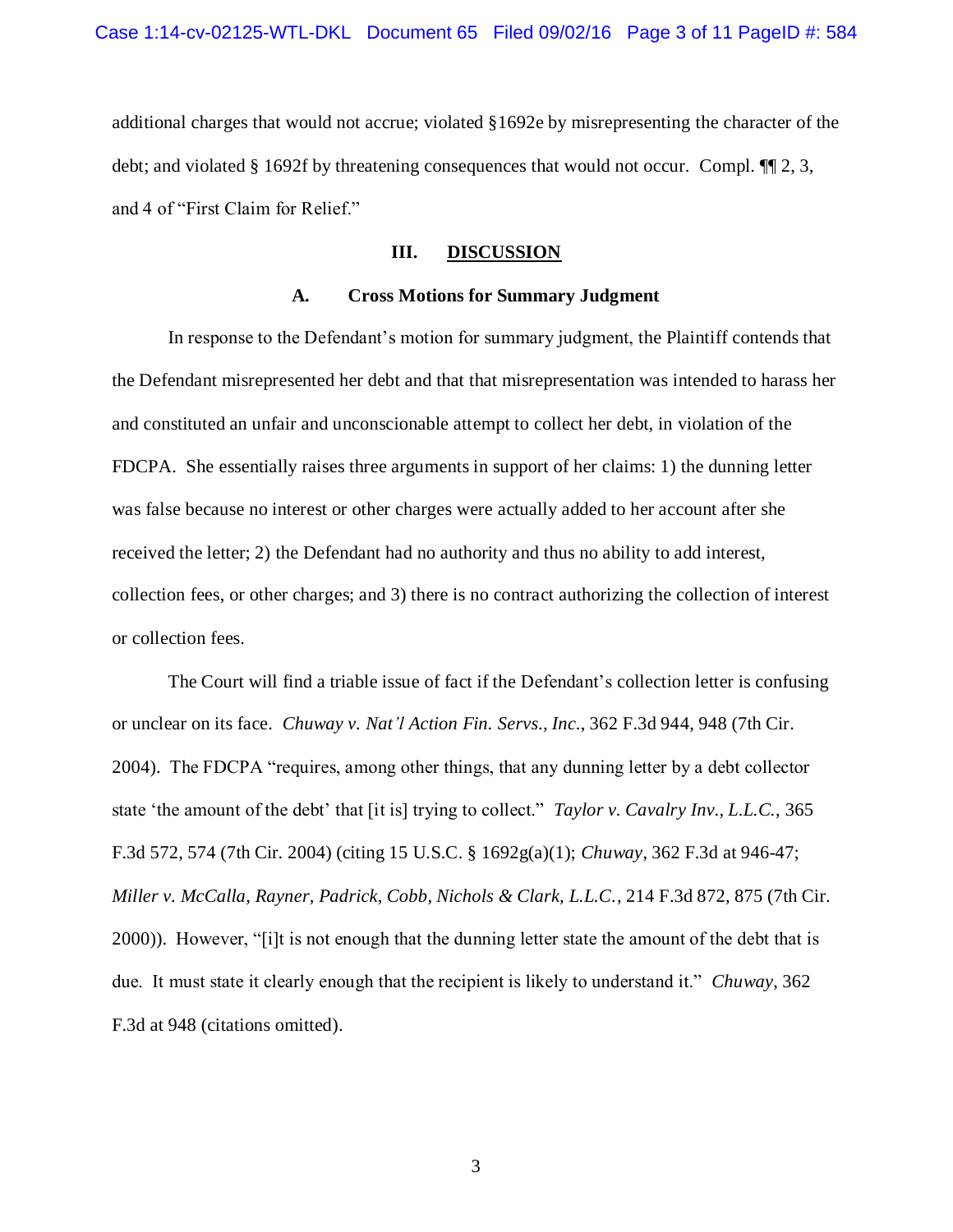The Court reviews collection letters from the "'standpoint of the so-called unsophisticated consumer or debtor.'" *Sims v. GC Servs. L.P.*, 445 F.3d 959, 963 (7th Cir. 2006) (quoting *Durkin v. Equifax Check Servs., Inc.*, 406 F.3d 410, 414 (7th Cir. 2005)). This is an objective standard, *Lox v. CDA, Ltd.*, 689 F.3d 818, 826 (7th Cir. 2012), and requires a letter to be confusing to "'a significant fraction of the population,'" *id.* at 822 (quoting *Taylor*, 365 F.3d at 574). Where a collection letter is not misleading or confusing on its face, "summary judgment should be granted in favor of the defendant, unless the plaintiff has presented 'objective evidence of confusion' [by the unsophisticated consumer]." *Sims*, 445 F.3d at 963 (citing *Taylor*, 365 F.3d at 575); *see also Janetos v. Fulton Friedman & Gullace, LLP*, 825 F.3d 317, 322-23 (7th Cir. 2016) (describing the various evidentiary requirements for the three categories of false, deceptive, or misleading statements and practices claims).

Here, Crail has presented no objective evidence of confusion. Instead, she contends both that she was misled by the letter and that it is misleading on its face. Specifically, she asserts that no interest or other charges accrued, so the statement in the dunning letter was false.<sup>1</sup> In *Taylor*, the Seventh Circuit addressed the same argument applied to very similar facts. *See* 365 F.3d at 574. At issue were two different dunning letters, one that stated, "if applicable, your account may have or will accrue interest at a rate specified in your contractual agreement with the original creditor," *Taylor*, 365 F.3d at 574, and another that said, "your account balance may be periodically increased due to the addition of accrued interest or other charges as provided in

 $\overline{a}$ 

<sup>&</sup>lt;sup>1</sup> Presumably to support her argument that the statement in the dunning letter is false, Crail also asserts that "there is no language in [the AT&T Residential Service Agreement (the "Agreement")] that states that interest could be charged [after her services were disconnected]." Dkt. No. 48 at 20. This argument, however, is unavailing, as there is nothing in the Agreement that suggests that AT&T was not allowed to impose interest charges after Crail's services were disconnected. The Agreement ostensibly allows AT&T to impose interest charges until it "collect[s] the full amount due under this Agreement." Dkt. No. 46-1 at 5.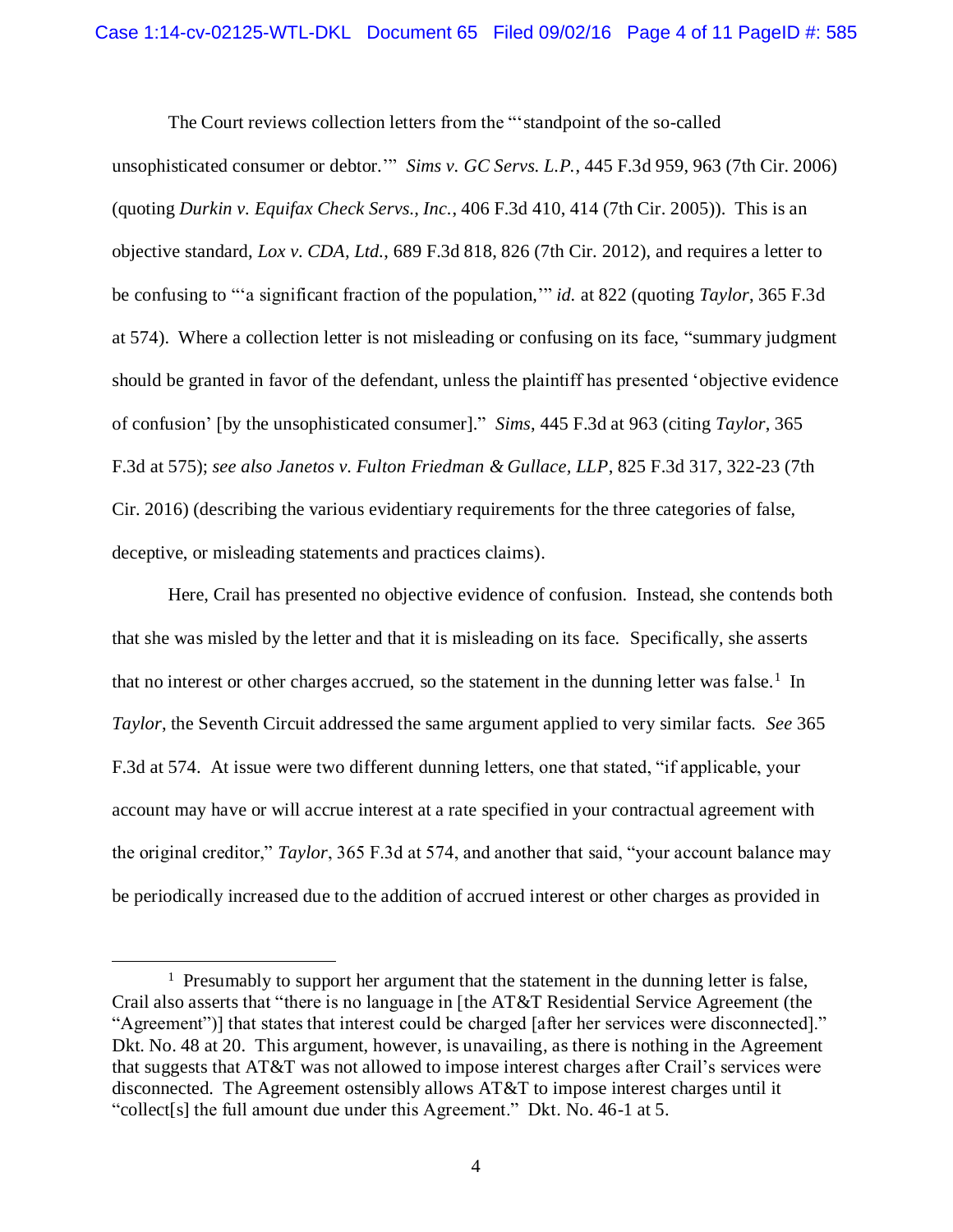your agreement with your creditor," *id.* at 575. The plaintiffs who received letters with the first statement above but did not have interest added to their accounts claimed that the letter was false and violated 15 U.S.C. § 1692e. The *Taylor* Court called the claim "downright frivolous," explaining that "[t]he letter didn't say they would [add interest], only that they might." *Taylor*, 365 F.3d at 575. The plaintiff that received a letter with the second statement above argued that the statement was confusing. *Id.* The Seventh Circuit disagreed, noting that "[i]t is no more confusing than the statement in the [first] letter. It is the clear statement of a truism." *Id.*

*Taylor* is clearly analogous to the present case. Crail argues that, because the dunning letter stated that the account balance "may change due to interest or other charges that may be added to the account after the date of this letter," when, in fact, interest and other charges were not added, the Defendant made a false statement in violation of the FDCPA. Given the language of the Agreement, however, such interest and other charges could have continued until the debt was paid. *See, e.g., Davis v. United Recovery Sys., LP*, No. 1:14-cv-657-WTL-DML, 2014 WL 5530142, at \*2 (S.D. Ind. Nov. 3, 2014) (concluding that where the original creditor ""'presumably . . . could have continued [adding interest] until the debt  $\lceil \cdot \rceil$  was paid." . . . [I]t was not false for [the debt collector] to notify [the debtor] that her debt *might* accrue interest.") (emphasis in original) (quoting *Taylor*, 365 F.3d at 574); *Toction v. Eagle Accounts Group, Inc.*, No. 1:14-cv-689-WTL-DKL, 2015 WL 127892, at \*2-3 (S.D. Ind. Jan. 8, 2015) (denying motion for judgment on the pleadings and referencing the agreement between the original creditor and debtor as determinative of whether interest could be charged on the debtor's account). The "Charges and Payment" section of the Agreement outlines, in relevant part, that:

You agree to pay no later than the "due by" date specified on your bill. . . . If you do not pay by the due date, we may charge you a collections fee, late payment charge, and/or an interest charge. . . . Our acceptance of late or partial payment (even if marked, "PAID IN FULL" or similar words) or late payment charges shall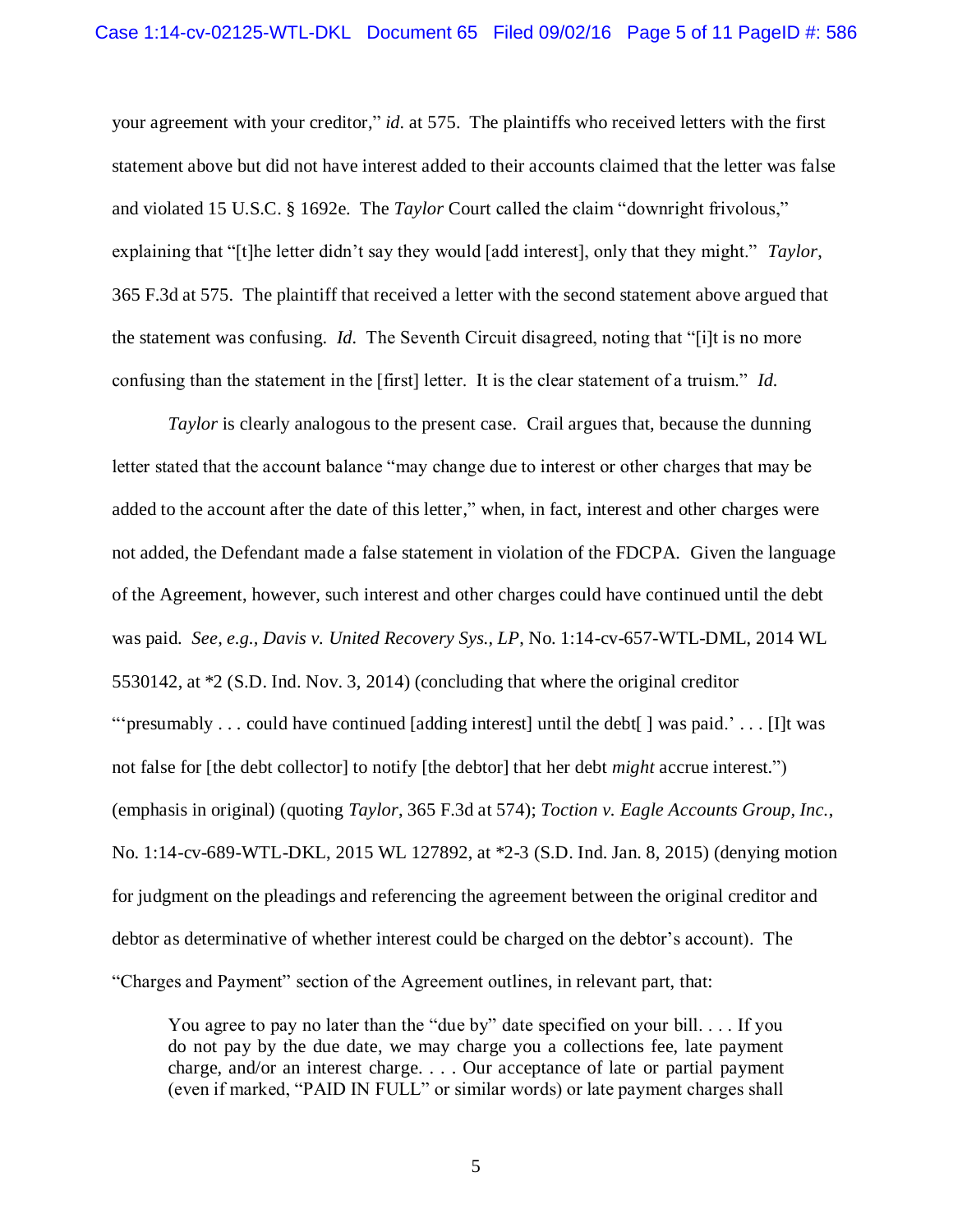not constitute a waiver of any of our rights to collect the full amount due under this Agreement.

Dkt. No. 46-1 at 5. Moreover, the dunning letter used conditional language, that interest or other charges "*may* be added," not that they necessarily would be added. Dkt. No. 48-1 at 3 (emphasis added). As in *Taylor*, the statement in the dunning letter to Crail appears to be a "clear statement of a truism." 365 F.3d at 575.

Crail argues, however, that the facts of her case are distinguishable from those in *Taylor*, making the statement in the dunning letter false rather than the clear statement of a truism. She contends that an April 26, 2013, e-mail from AT&T to outside collection agencies revoked the Defendant's authority to apply interest and other charges to her account, which, in turn, meant that the statement in the dunning letter was false. The email states, in relevant part: "Suspension of the collection fee program indefinitely (effective immediately). Cease all attempts (for all regions/portfolios) to accrue and/or collect the fees." Dkt. No. 48-2 at 16. Though it is unclear from the evidence whether the email had any effect on the Defendant's ability to collect interest or other charges with respect to Crail's account in particular, *see* Dkt. No. 48-2 at 8-9, reading the evidence very generously in Crail's favor, the Court assumes for purposes of this Entry that the email suspended the "collection fee" with regard to her account, which is described in the Agreement as follows:

**e. Collection Fee.** In the event you fail to pay billed charges when due and it becomes necessary for AT&T to refer your account(s) to a third party for collection, AT&T will charge a collection fee at the maximum percentage permitted by applicable law, but not to exceed 18% to cover the internal collection-related costs AT&T has incurred on such account(s) through and including the date on which  $AT&T \text{ refer}(s)$  the account(s) to such third party.

Dkt. No. 46-1 at 6. Even with this generous reading of the evidence in Crail's favor, the Court cannot leap to the conclusion that the email suspends the Agreement's term permitting the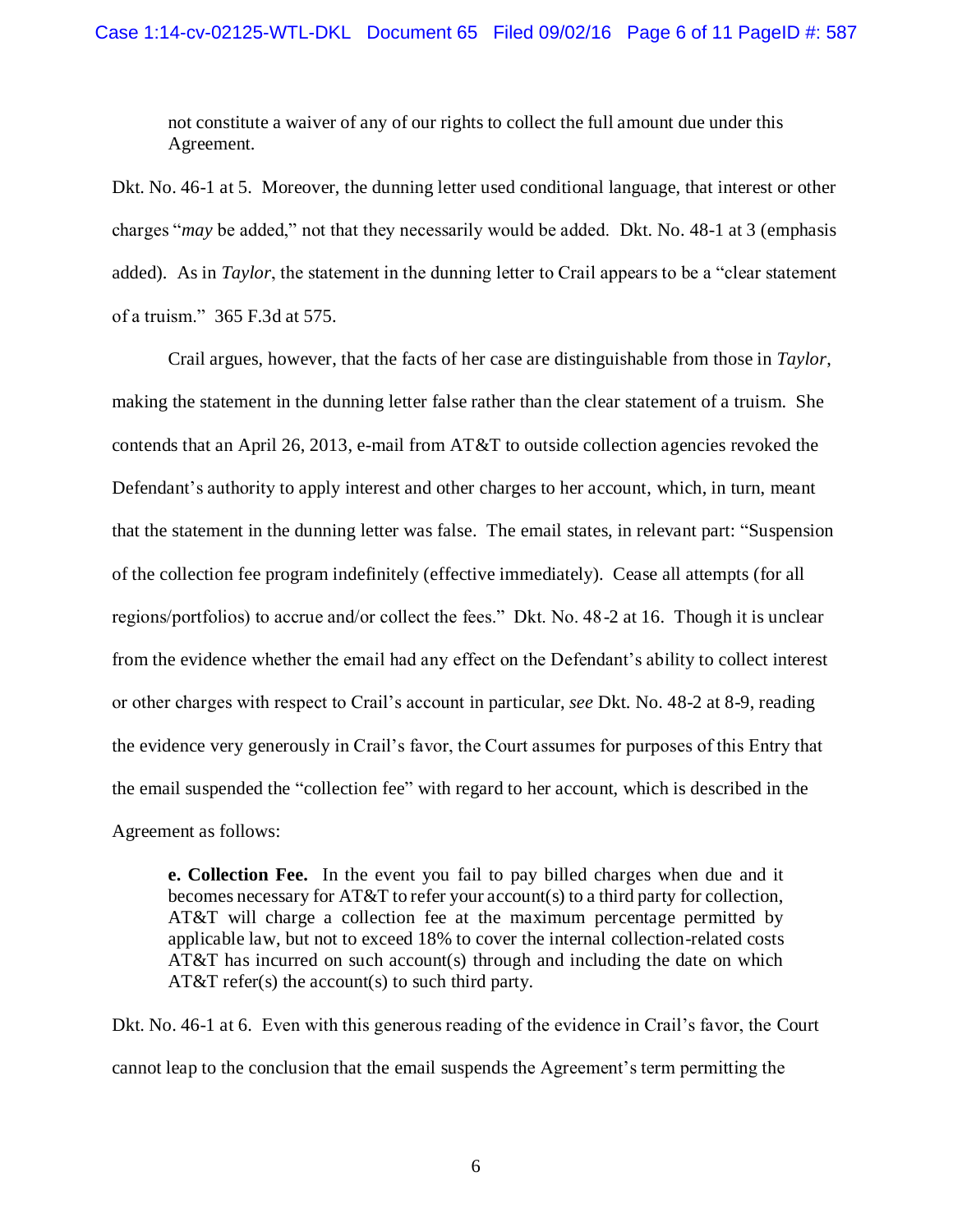application of "[a] late payment charge, and/or an interest charge." Dkt. No. 46-1 at 5. As a result, the Agreement would still permit the collection of such charges, and the dunning letter's statement that "[t]his amount may change due to interest or other charges that may be added to the account after the date of this letter" is not false and is in fact the clear statement of a truism.<sup>2</sup> Therefore, there is no triable issue of fact with respect to the language used in the Defendant's dunning letter. The Defendant did not "harass [Crail] in violation of . . . § 1692d by threatening [Crail] with 'interest' and 'additional charges' that would not accrue; misrepresent the character of the debt in violation of 15 U.S.C. § 1692e; or engage in "unfair and unconscionable attempts to collect a debt in violation of . . . § 1692f by threatening [Crail] with consequences that would not occur." Compl. ¶¶ 2, 3, and 4 of "First Claim for Relief."

In her motion for summary judgment, Crail also insinuates that there is no contract permitting the collection of interest and collection fees.<sup>3</sup> She argues that the Defendant is "attempting to collect collection fees to which [she] never consented," Dkt. No. 48 at 1, that "[the] Defendant does not have any documentation signed by [] Crail in which she agreed to be responsible for interest and collection costs," *id.* at 16, and that "[t]he Defendant cannot point to any document that would have given it definitive authority to charge interest or collect costs," *id.*

 $\overline{\phantom{a}}$ 

<sup>2</sup> Relying on *Miller*, the Defendant also argues that the statement in its dunning letter was "safe harbor" language based on the Agreement. Dkt. No. 46 at 12 (referring to *Miller*, 214 F.3d at 876). Crail contends that "*Miller* is inappropriate" in this case because "the information furnished by [the] Defendant was not accurate" because AT&T revoked "any such authority [the Defendant] may have had to add collection and/or other charges." Dkt. No. 54 at 7. The Court need not address these arguments because it finds the statement to be accurate and that there is no triable issue of fact with respect to the language used in the Defendant's dunning letter. *See Miller*, 214 F.3d at 876.

<sup>&</sup>lt;sup>3</sup> Because these arguments are relevant to the Court's resolution of the Defendant's motion for summary judgment, the Court considers them in that context.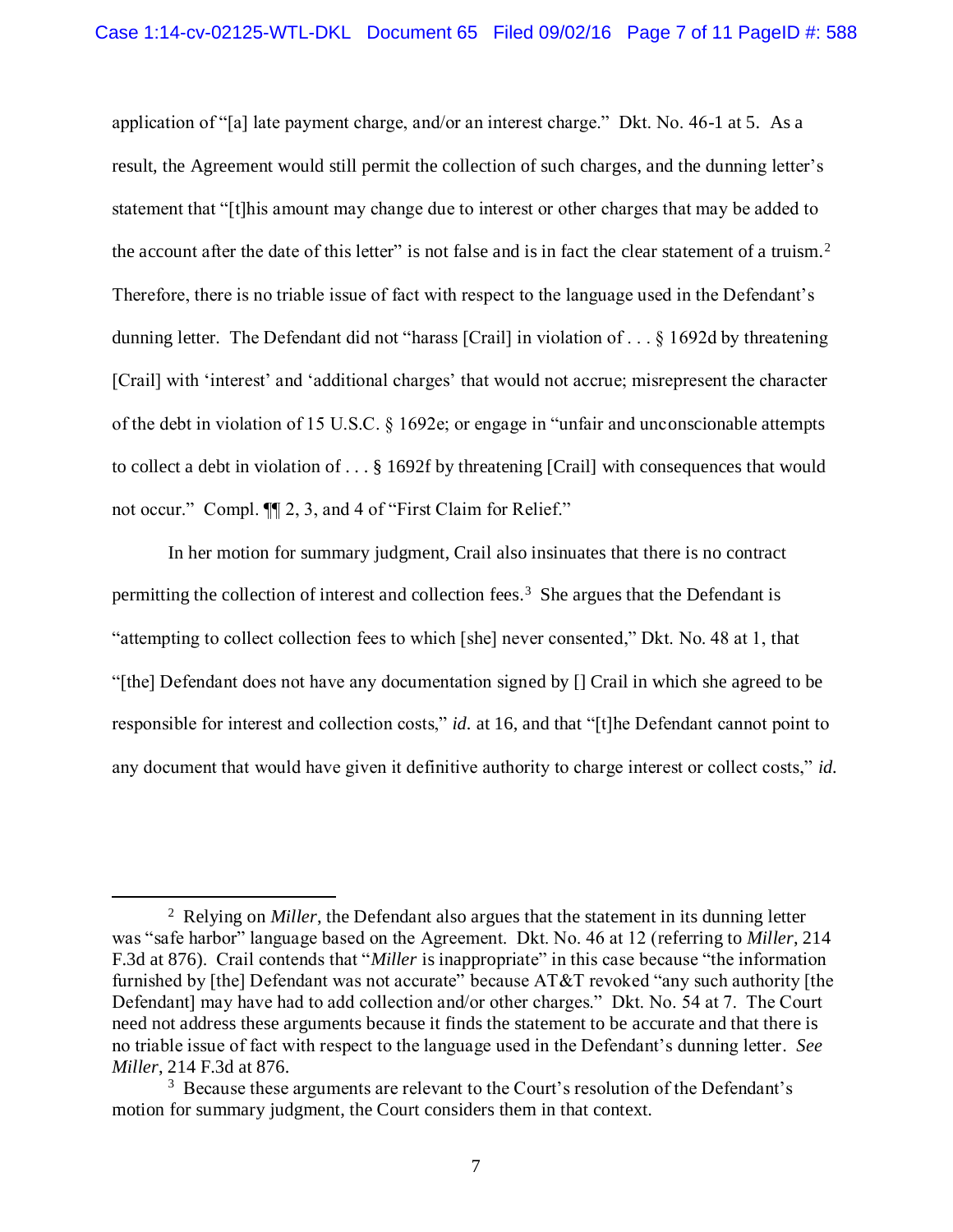at 17. These statements, however, are not supported by the evidence, and it is the Plaintiff's

burden to present evidence to support them. *Diaz*, 499 F.3d at 643.

 $\overline{a}$ 

The Defendant has provided the Court with "a true and correct copy of the AT&T Residential Service Agreement which applied to [Crail]'s AT&T Uverse Account" and identified the associated account number.<sup>4</sup> Dkt. No. 46-1 at 1 ¶ 4; *see also* Dkt. No. 46-1 at 3-15. As noted above, the Agreement specified that if Crail did not pay her bills on time, she could be charged "a collections fee, late payment charge, and/or an interest charge." Dkt. No. 46-1 at 5. Even if

<sup>&</sup>lt;sup>4</sup> Although Crail does not formally move to strike Elizabeth Hill's declaration (Dkt. No. 46-1), she challenges its admissibility and the admissibility of the Agreement provided by the Defendant on the bases that "[Hill] does not [] allege sufficient facts in her declaration to establish that she has personal knowledge to authenticate the [Agreement], or that she would know what the applicable agreement looks like" and that "[s]he does not explain what her [job] title means or how she would have knowledge to enter the [Agreement] into evidence." Dkt. No. 54 at 3. The Court rejects these arguments because personal knowledge of the information in the document is not required to lay a foundation for documents, such as the Agreement, which are ostensibly admissible under Federal Rule of Evidence 803(6). *United States v. Christ*, 513 F.3d 762, 770 (7th Cir. 2008) (quoting *United States v. Wables*, 731 F.2d 440, 449 (7th Cir.1984)) (The business records exception "'clearly does not require that the witness have personal knowledge of the entries in the records. The witness need only have knowledge of the procedures under which the records were created.'"). Furthermore, at the summary judgment stage, parties are allowed to support their arguments with "materials that would be inadmissible at trial so long as *facts* therein could later be presented in an admissible form." *Olson v. Morgan*, 750 F.3d 708, 714 (7th Cir. 2014) (emphasis in original) (citing Fed. R. Civ. Pro.56(c)(2)-(4)). Such a situation is now before the Court. That is, Hill's declaration would not be admissible at trial, but the Agreement could be presented at trial in an admissible form. At trial, the Defendant could present witness testimony establishing that the Agreement qualifies as a business record under Federal Rule of Evidence 803(6). Therefore, the Court does not strike Hill's declaration or the Agreement.

Crail also contends that there are "procedural defects" regarding other evidence submitted by the Defendant in support of its motion for summary judgment. The same reasoning applies to those contentions. Therefore, the Court does not deny the Defendant's summary judgment motion on the basis of the procedural defects alleged by Crail.

Crail presented to the Court a Motion to Strike Defendant's Response Declarations and Supporting Documents (Dkt. No. 57). The Court **DENIES** that motion as moot because the Court did not consider the evidence presented in the declarations and supporting documents (Dkt. Nos. 55-1 and 55-2) in ruling on the parties' summary judgment motions.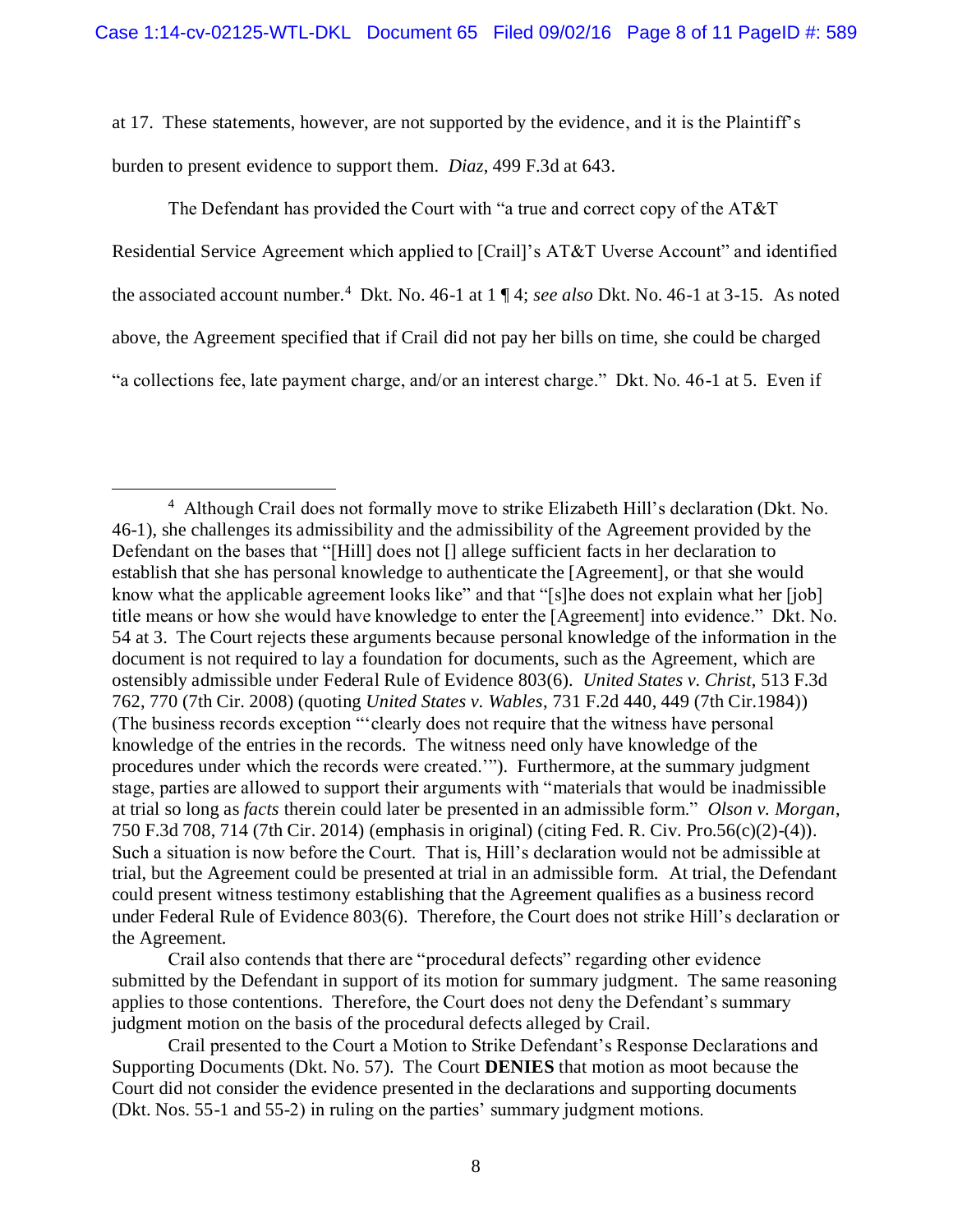the April 26, 2013, email revoked the collections fee program, the Agreement authorized the collection of late payment and interest charges, thus refuting Crail's statements above.

In addition, Crail does not directly dispute that the Agreement's terms governed her relationship with AT&T with respect to her Uverse account. Rather when asked, "You don't know for sure if those -- what's written in [the Agreement] represents the terms and conditions of your AT&T service agreement; correct?," Crail responded "No, I don't." Dkt. No. 48-5 at 2. Moreover, by the Agreement's terms, Crail was not required to sign a contract for it to be binding: It states: "When you receive this Agreement, your subsequent purchase or use of Services or your payment for them is your agreement to the terms and conditions of this Agreement." Dkt. No. 46-1 at 3. Crail has not created a genuine issue of material fact regarding whether the Agreement governed Crail's relationship with AT&T with respect to her Uverse account. Summary judgment is therefore **GRANTED** in favor of the Defendant. In light of this ruling, the Plaintiff's cross motion for summary judgment is **DENIED**.

### **B. Attorneys' Fees**

One further issue remains to be addressed. The Defendant argues that it should be awarded fees, pursuant to 15 U.S.C.  $\S$  1692k(a)(3) and 28 U.S.C.  $\S$  1927, because Crail's claims are frivolous, in bad faith and that she and her counsel "unreasonably and vexatiously compounded this litigation." Dkt. No. 46 at 15. The FDCPA provides that "[o]n a finding by the court that an action under this section was brought in bad faith and for the purpose of harassment, the court may award the defendant attorney's fees reasonable in relation to the work expended and costs." 15 U.S.C.  $\S$  1692k(a)(3). In addition, federal statute also permits an award of "excess costs, expenses, and attorneys' fees reasonably incurred" because of unreasonable and vexatious conduct. 28 U.S.C. § 1927.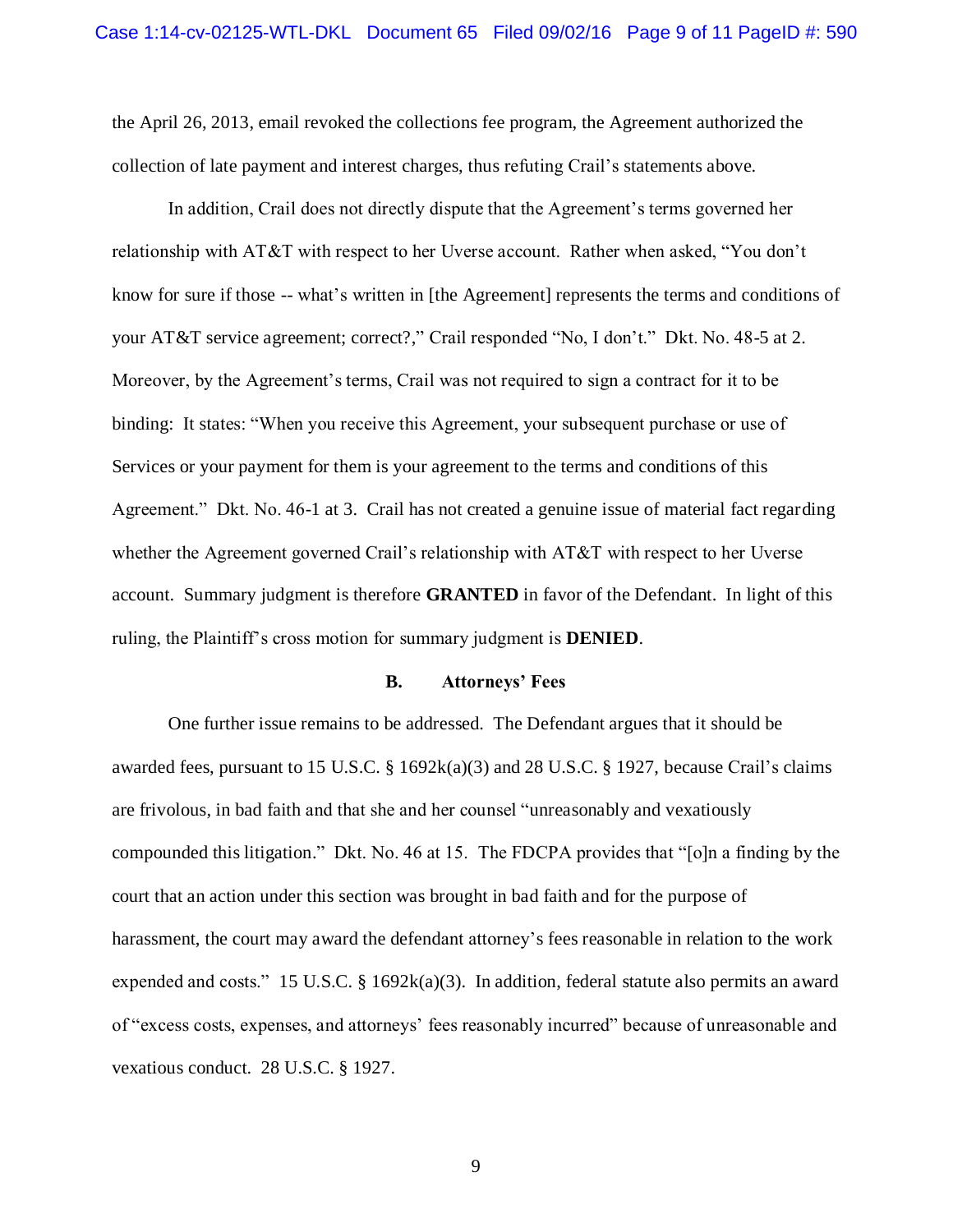In essence, the Defendant asserts that, because Crail's counsel represented the plaintiffs in *Toction* and *Davis*, her counsel should have known that Crail's claims would not succeed and that there was no factual basis to bring Crail's claims. The Defendant further maintains that Crail continued to prosecute her lawsuit "despite an adverse decision from this Court," Dkt. No. 46 at 14, when the magistrate judge reasoned in her entry on Crail's motion to compel [Dkt. No. 36] that "Defendant is right: this action will be determined based on the terms of [the] Plaintiff's [Agreement] and whether AT&T could add interest and/or other charges to her debt," Dkt. No. 36 at 4.

The decisions in *Toction* and *Davis* do not control the outcome of Crail's case. *Wirtz v. City of South Bend*, 669 F.3d 860, 863 (7th Cir. 2012) ("A district court decision does not have precedential effect.") (citing *Midlock v. Apple Vacations West, Inc.*, 406 F.3d 453, 457-58 (7th Cir. 2005) (collecting cases); *see also United States v. Articles of Drug Consisting of 203 Paper Bags*, 818 F.2d 569, 572 (7th Cir. 1987) (A district court decision "is not binding on the circuit, or even on other district judges in the same district."). That Crail's counsel knew of those holdings when he filed this lawsuit is not evidence of bad faith, harassment, or unreasonable or vexatious conduct. That Crail continued to litigate her case after the magistrate judge issued her entry on Crail's motion to compel also does not support the Defendant's argument for fees. As Crail argues, the magistrate judge was making a non-dispositive ruling. For these reasons, the Court denies the Defendant's request for an award of fees and costs pursuant to 15 U.S.C. § 1692k(a)(3) and 28 U.S.C. § 1927.

## **IV. CONCLUSION**

For the reasons set forth above, the Court **DENIES** the Plaintiff's motion for summary judgment (Dkt. No. 47) and **GRANTS** the Defendant's motion for summary judgment (Dkt. No.